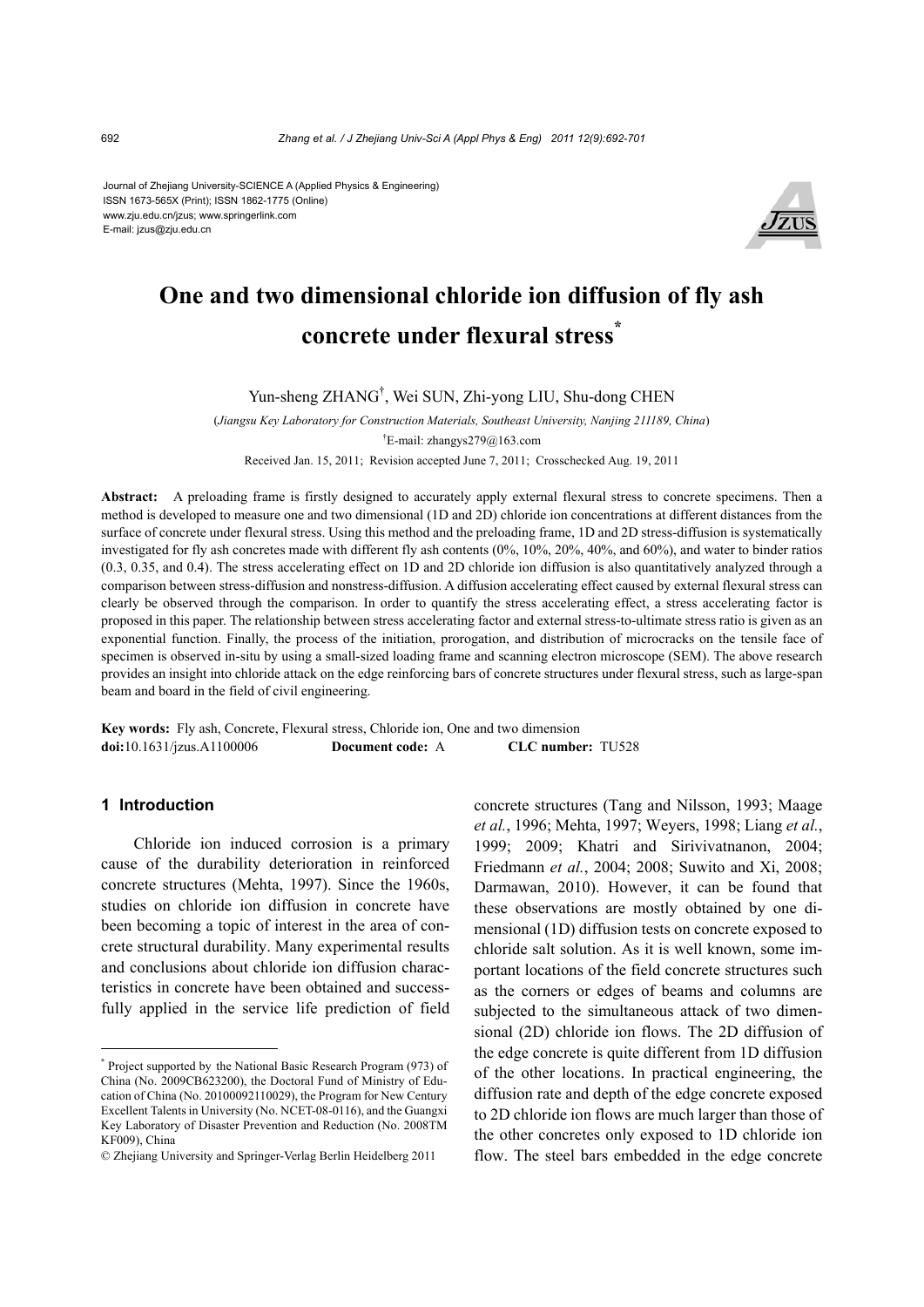are easily corroded initially, which can be found in many investigative reports across the world (Maage *et al.*, 1996; Zhang *et al.*, 2011). Thus, it is very important to study the 2D diffusion of concrete exposed to chloride salt solution. In addition, concrete structures normally bear certain levels of loads in actual operations. Consequently, the chloride ion induced corrosion of the field concretes should be a consequence of the combined actions of loads and 1D or 2D chloride ion diffusion. In addition, use of fly ash as a cement replacement material has become common practice in marine concrete structure in recent years (Dhir and Jones, 1999; Thomas and Bamforth, 1999; Montemor *et al.*, 2002; Choi *et al.*, 2006; Chalee *et al.*, 2007; Chindaprasirt *et al.*, 2007; Rukzon and Chindaprasirt, 2008). Fly ash is used in concrete for economical and environmental reasons. Moreover, the fly ash particles react with calcium hydroxide producing hydration products that strongly decrease concrete porosity. This leads to smaller chloride diffusivity and higher resistivity, and therefore, the fly ash concrete are less susceptible to the ingress of harmful chloride ions. There are some long-term field and laboratory studies of chloride ingress in fly ash concrete (Dhir and Jones, 1999; Thomas and Bamforth, 1999; Montemor *et al.*, 2002; Choi *et al.*, 2006; Chalee *et al.*, 2007; Chindaprasirt *et al.*, 2007; Mien *et al.*, 2009; Rukzon and Chindaprasirt, 2009). Whereas few papers are available on 1D chloride ion diffusion of fly ash concrete under loads, not to mention 2D diffusion

under loads (Dhir and Jones, 1999; Thomas and Bamforth, 1999; Chalee *et al.*, 2007; Chindaprasirt *et al.*, 2007).

#### **2 Materials and methods**

# **2.1 Materials**

A Chinese standard (GB175, 2007) graded 42.5 P II type Portland cement with the compressive strength of 47.6 MPa at 28 d is used, similar to ASTM C150 (2005) type II cement.

Grade I fly ash (GB/T1596, 2005), similar to class F fly ash according to ASTM C593 (2006), is supplied by Nantong Power Plant, Jiangsu Province, China. River sand with fineness modulus of 2.6 and continuous grade crushed basalt stone with a maximum size of 20 mm are used as fine and coarse aggregates. A polycarboxylic-type superplasticizer with water reducing ratio of 25.8% is used, and the amount is adjusted to keep the slump of fresh concrete mixture in the range of 200–220 mm. The chemical composition and physical properties of raw materials are listed in Table 1.

#### **2.2 Specimen preparation**

A total of six batches are made in this study. The details of experimental program are given in Table 2. Batch "FA00I35" to batch "FA60I35" are used to compare the influence of fly ash content (0%, 20%,

| Raw      | Chemical composition $(\%)$ |             |                                |                  |       |      |                 | Specific surface Water demand |                 |              |
|----------|-----------------------------|-------------|--------------------------------|------------------|-------|------|-----------------|-------------------------------|-----------------|--------------|
| material | SiO <sub>2</sub>            | $Al_2O_3$   | Fe <sub>2</sub> O <sub>3</sub> | TiO <sub>2</sub> | CaO   | MgO  | SO <sub>3</sub> | Loss                          | area $(m^2/kg)$ | ratio $(\%)$ |
| PС       | 21.47                       | 5.80        | 4.04                           |                  | 59.64 | 3.24 | 2.08            | 2.44                          | 310             |              |
| FA       |                             | 45.38 33.53 | 5.29                           | 4.71             | 3.16  | 2.81 | 0.43            | 5.30                          | 345             | 95           |

**Table 1 Chemical composition and physical properties of raw materials**

PC: Portland cement; FA: Grade I fly ash

| Batch   | Binder     | Fly ash |                 | Water to     | Workability (mm) |             | Mechanical strength at 28 d (MPa) |          |
|---------|------------|---------|-----------------|--------------|------------------|-------------|-----------------------------------|----------|
|         | $(kg/m^3)$ | Type    | Content $(\% )$ | binder ratio | Slump            | Flowability | Compressive                       | Flexural |
| FA00135 | 458        |         | 0               | 0.35         | 205              | 550         | 77.0                              | 9.85     |
| FA20135 | 458        |         | 20              | 0.35         | 205              | 530         | 72.2                              | 5.44     |
| FA40135 | 458        |         | 40              | 0.35         | 210              | 580         | 65.5                              | 4.98     |
| FA60135 | 458        |         | 60              | 0.35         | 220              | 585         | 55.1                              | 4.39     |
| FA40130 | 458        |         | 40              | 0.30         | 205              | 530         | 64.9                              | 5.73     |
| FA40I40 | 458        |         | 40              | 0.40         | 210              | 590         | 61.6                              | 4.72     |

**Table 2 Experimental program**

FAxxIyy: FAxx represents the fly ash content (xx), I represents Grade I fly ash, and yy represents water to binder ratio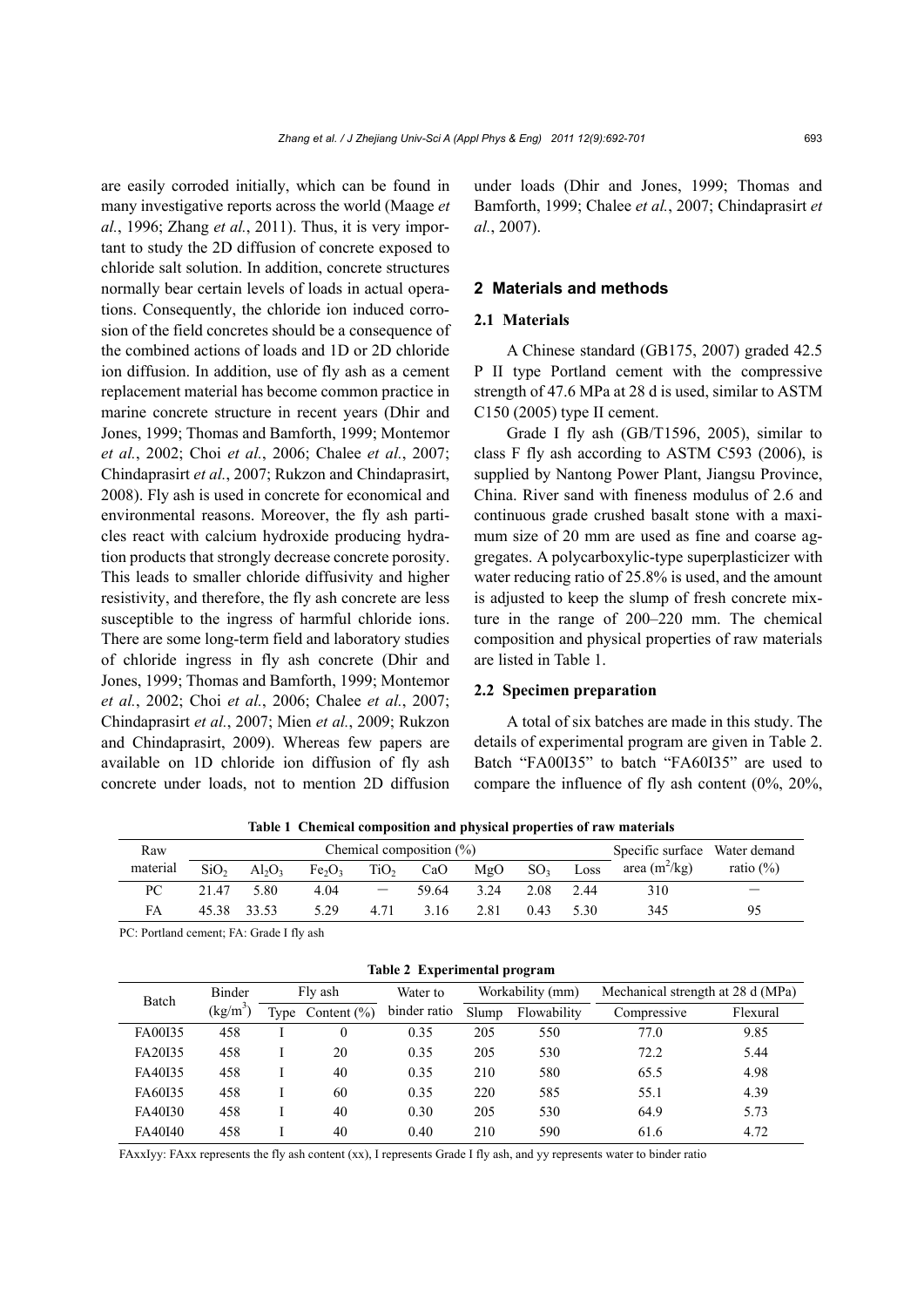40%, and 60%). Batches "FA40I30", "FA40I35", and "FA40I40" are specifically designed to investigate the effect of water to binder ratio (W/B) (0.30, 0.35, and 0.40). The mass ratio of sand-to-(sand+stone) is maintained at 0.385 for all the batches.

#### **2.3 Experimental program**

According to Chinese standard test method JTJ270-98 (1998) and the mixture proportions in Table 2, fresh concrete mixtures are made in a compulsory planetary mixer. Then cubic concrete specimens with a size of 70 mm $\times$ 70 mm $\times$ 250 mm are cast, and then kept at room temperature for 24 h. Thereafter, the cubic specimens are demoulded and cured under the conditions of (20 $\pm$ 3) °C and  $\geq$ 95% relative humidity (RH) for 28 d.

#### **2.4 Method**

#### 2.4.1 Chloride ion diffusion test under flexural stress

Concrete specimens are taken from the curing room at 28 d, then are oven-dried at 60 °C for 48 h, and coated with gas-tight epoxy resin on the specified faces according to the 1D or 2D chloride ion diffusion, which is subsequently described in detail. The flexural stress is applied to the above treated specimens. After that, the preloading concrete specimens are placed together with the loading frame into chloride solution (NaCl solution: 350 g/L) for 1, 3, 6, 9, and 12 months, respectively. In order to keep the constant Cl<sup>−</sup> concentration, the NaCl solution is refreshed every week for the first 3 months, and then refreshed every 3 weeks in the later 9 months. The temperature was kept constant at 20 °C throughout the entire test period. At the specified immersion period, the specimen is taken out and dried for 2 d at  $(20\pm3)$  °C and  $(50\pm5)$ % RH. The preloading frame is removed. Subsequently the powder samples at successive layers from different depths (0–5, 5–10, 10–15, and 15–20 mm, respectively, from the external surface), are obtained by drilling the specimen along 1D and 2D diffusion directions. The coarse particles are removed through a 0.63 mm sieve. The fine powders are used to determine the free and total Cl<sup>−</sup> concentrations of the concrete specimen by employing the chemical titration methods in compliance with Chinese standard test method JTJ270-98 (1998). The keys in this study are the external stress application and 2D Cl<sup>−</sup> diffusion.

1. Preloading frame and flexural stress application

In this study, a spring type of preloading frame is specially designed to accurately apply external flexural stress to concrete specimens, as shown in Fig. 1. The frame is made of stainless steel, and the load which is applied comes from elastic forces of spring compression (Zhang *et al.*, 2007). Before applying flexural stress, the beam concrete specimens are firstly placed in the preloading frame (the support span is 210 mm on the bottom, 70 mm on the top, respectively) according to Fig. 1, then applying flexural stress by using MTS810 materials testing machine (MTS Systems Corporation, USA) at a rate of 0.01 mm/s. When the specified stress ratio, i.e., the ratios of externally applied flexural load to the ultimate flexural load capacity, is reached, the MTS810 machine is immediately stopped and the screw caps are tightly screwed.



**Fig. 1 Sketch of the preloading concrete subjected to 1D and 2D chloride ion attacks** 

The flexural stress is monitored in real time by the stress sensors connected with computer. Once the stress loss exceeds 3%, it will be restored to the original one through screwing the caps. In this study, five flexural stress ratios (0.20, 0.35, 0.50, 0.65, and 0.80) are applied to batch FA40I40 (28 d), while only the stress ratio of 0.35 is applied to the other batches.

- 2. 1D and 2D stress-diffusion test
- (1) 1D stress-diffusion

Concrete specimens are coated with epoxy on five faces (two end faces, the forming face, one bottom face, and one side face), leaving free one side face to be exposed to the combination actions of NaCl solution and flexural stress. When the chloride ion immersion test reaches the specified exposure periods, chloride sampling was undertaken by drilling the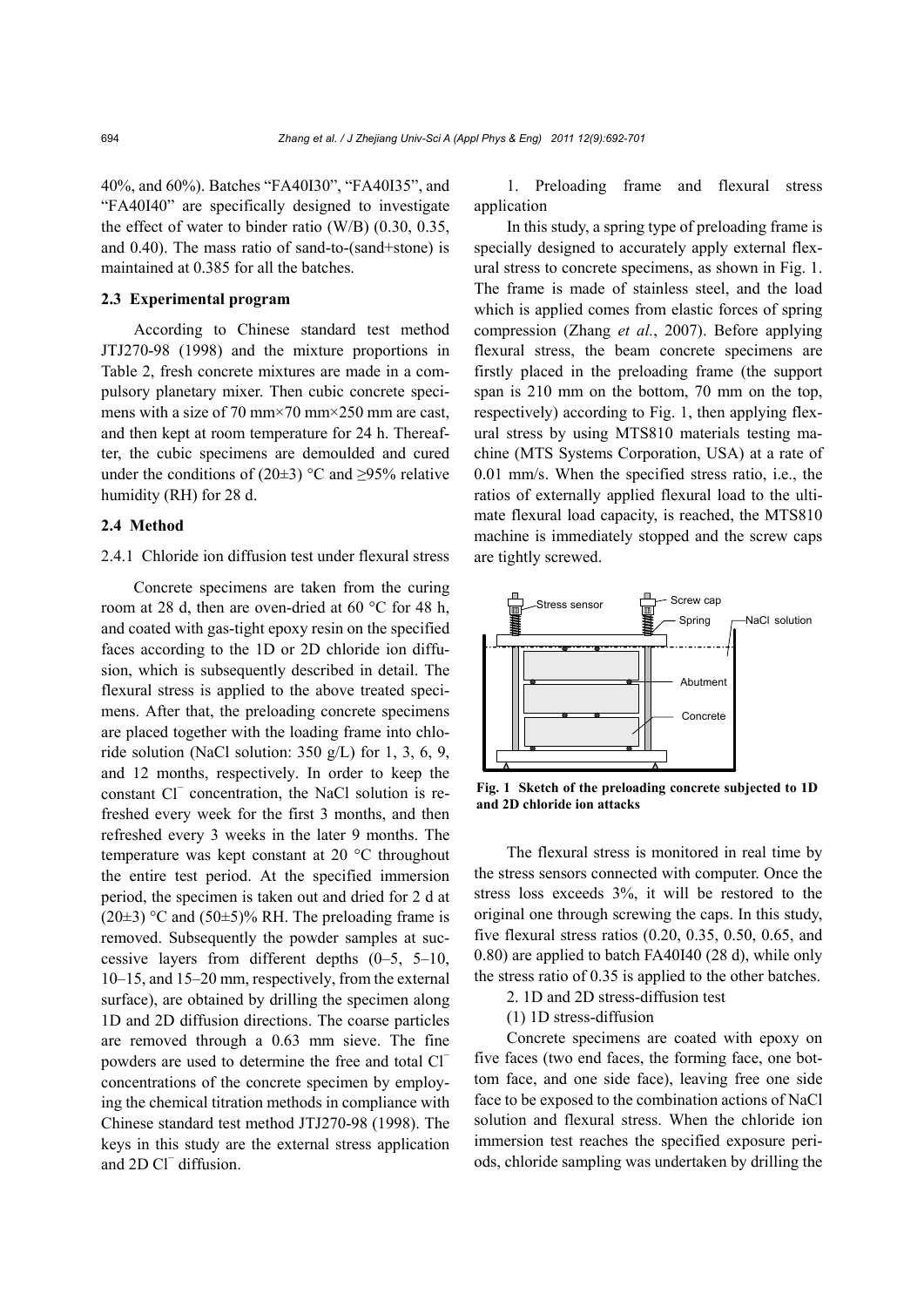specimen on the free face at the middle region, as shown in Fig. 2a. The powder samples are collected from the surface to the inner region of the specimens at 5-mm intervals using a diamond aiguille. At least 5 g of fine powders are required to measure the free and total Cl<sup>−</sup> contents of each layer concrete.

The chloride analysis was undertaken according to JTJ270-98 (1998), similar to ASTM C1152 (2004) and ASTM C1218 (2008) for free and total chloride concentrations, using the Volhard titration method (NT Build 208, 1996). The chloride content is always expressed as percent Cl<sup>−</sup> by mass of concrete. The chloride content was plotted against the distance from the concrete surface, presenting the chloride penetration profile in concrete.



**Fig. 2 2D sampling location (a) and 2D sampling (b)** 

#### (2) 2D stress-diffusion

2D accelerated Cl<sup>−</sup> diffusion test is similar to the 1D diffusion. The differences between 1D and 2D are as follows: for 2D stress-diffusion test, the concrete specimen is coated with epoxy on four faces (two end faces, the forming face, and one side face), leaving free two vertical side faces to be exposed to NaCl solution and flexural stress action. One free side face is used to bear tensile stress. The preloaded specimens are immersed in NaCl solution. At specified exposure

periods, the specimens are taken out, and the preloading frames are removed. Subsequently the specimens are placed into a specially machining fixture to ensure that the powder samples are always drilled along the diagonal face (<45°) of the specimen, i.e., 2D direction, as shown in Fig. 2b. The free and total chloride contents are obtained by titrating the collected fine powder samples in compliance with Chinese standard test method JTJ270-98 (1998).

2.4.2 In-situ observation of microcracks prorogation under stress

In order to investigate the mechanism of chloride ion accelerating effect caused by the external flexural stress, a small-sized loading frame with a length of 50 mm, width of 20 mm, and height of 50 mm is also manufactured for in-situ observation of the whole process of the initiation, prorogation, and distribution of microcracks in the flexural zone of specimen under different stress ratios (Zhang *et al.*, 2007), as shown in Fig. 3. The frame is so small that it can be placed in the sample chamber of the scanning electron microscope (SEM). The specimen of 10 mm×10 mm×40 mm is made with the mortar taken from batch "FA40I35" excluding the coarse aggregates. In order to easily find the same locations at different observations, the grid of 1 mm×1 mm is drawn on the tensile faces of the mortar specimen with black ink pen (Fig. 4). When performing the SEM observation, the microcracks distribution is firstly observed on the surface of the specimen without stress. Then, the specimen is taken from the chamber of SEM and placed in the small-sized frame. The flexural stress with the stress ratio of 0.2 is applied by screwing the bolt with one slot on the top surface. The stress ratio is controlled by the compression length. The preloaded specimen is



**Fig. 3 Sketch of the small-sized preloading setup**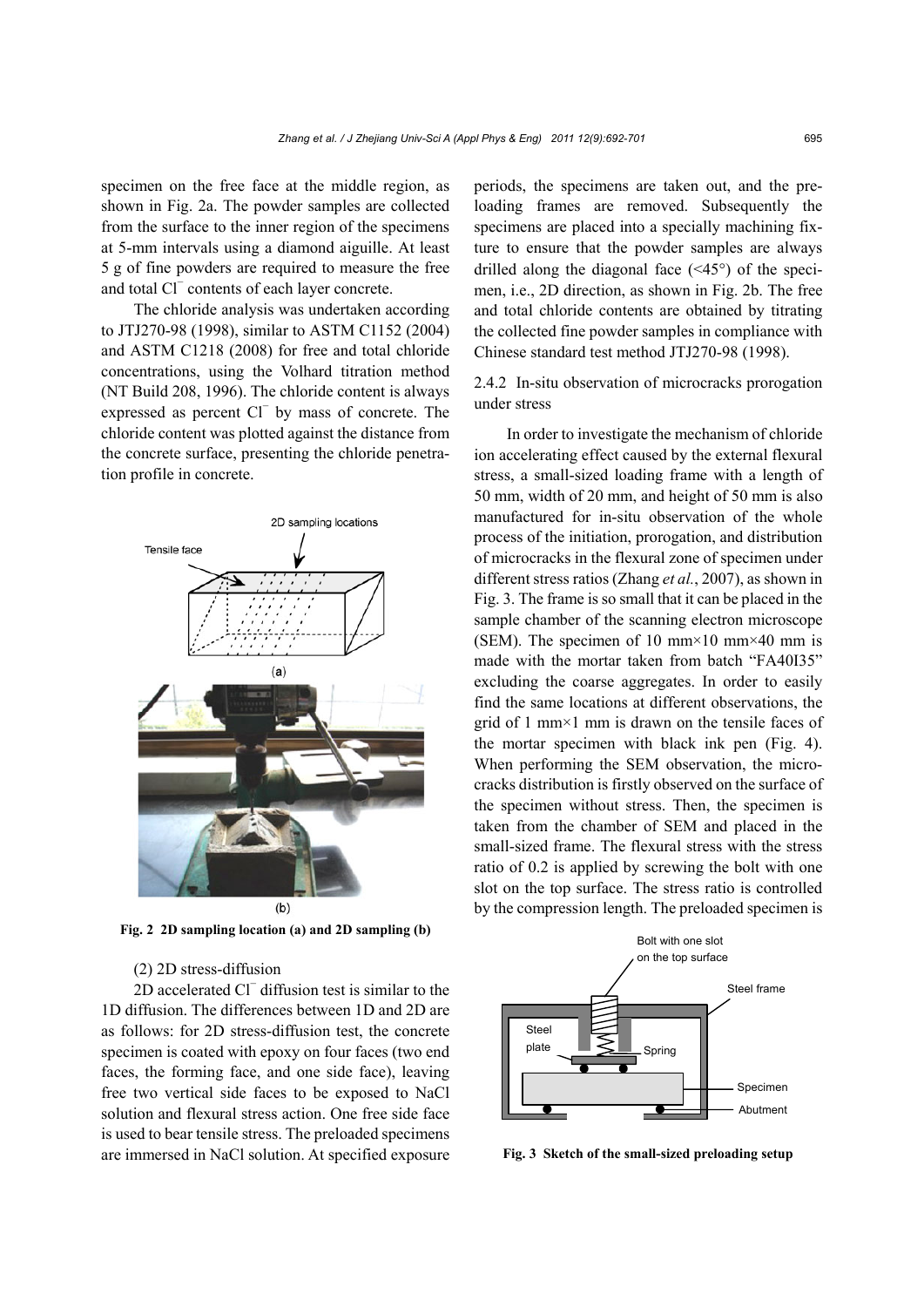



**Fig. 4 Microcracks observation locations on the tensile faces of specimen under flexural stress**

taken back the SEM chamber and the microcracks are observed at the same locations. Then the flexural stress with the ratio of 0.35 is applied by further screwing the bolt, and then SEM observation is conducted. In an orderly way the flexural stress ratio of 0.80 is reached. The typical image, size and distribution of microcracks are compared on the tensile faces of specimen at the same locations with different stress ratios.

# **3 Results and discussion**

1D and 2D chloride ion diffusion behaviors of the fly ash concretes under flexural stress are systematically investigated at different NaCl immersion ages of 1, 3, 6, 9, and 12 months, respectively.

#### **3.1 Effect of fly ash content**

Fly ash content plays an important role in stressdiffusion of fly ash concrete. The effects of fly ash contents on 1D and 2D stress-diffusion with the stress ratio of 0.35 are illustrated in Figs. 5a and 5b, respectively.

It can be seen from Fig. 5 that both 1D and 2D Cl<sup>−</sup> diffusion under stress exhibit a rapidly decreasing trend with an increase in the distance from the surface for various fly ash concretes. Compared to the concrete without fly ash, the free chloride ion concentration in fly ash concrete is clearly reduced. When fly ash content is less than 40%, fly ash addition clearly reduces the chloride ion diffusion, resulting in low free chloride ion concentration in various distances excluding the first layer of fly ash concrete compared with the concrete without fly ash, as shown in Fig. 5. The free chloride ion content in the first layer (0–5 mm) is easily misjudged due to carbonation of the surface layer concrete. Thus, when analyzing chloride

ion diffusion behavior, the data in the surface layer is often discarded. When too much fly ash (60%) is incorporated, the compressive strength is greatly reduced. About 28% strength loss can be observed, as shown in Table 2. The porosity is also considerably increased (Fig. 6). As a result, the chloride ion diffusion coefficients show an incremental trend (Table 3). The chloride ion easily transports into the concrete with high volume fly ash.

#### **3.2 Effect of water to binder ratio**

W/B also exhibits a great impact on stressdiffusion of fly ash concrete. The effects of W/B on 1D and 2D stress-diffusion are illustrated in Figs. 7a and 7b in the stress ration of 0.35, respectively.



**Fig. 5 Effect of fly ash content (FA) on 1D (a) and 2D (b) chloride ion diffusion of concrete under flexural stress with the stress ratio of 0.35**



**Fig. 6 Effect of fly ash content on porosities of concrete**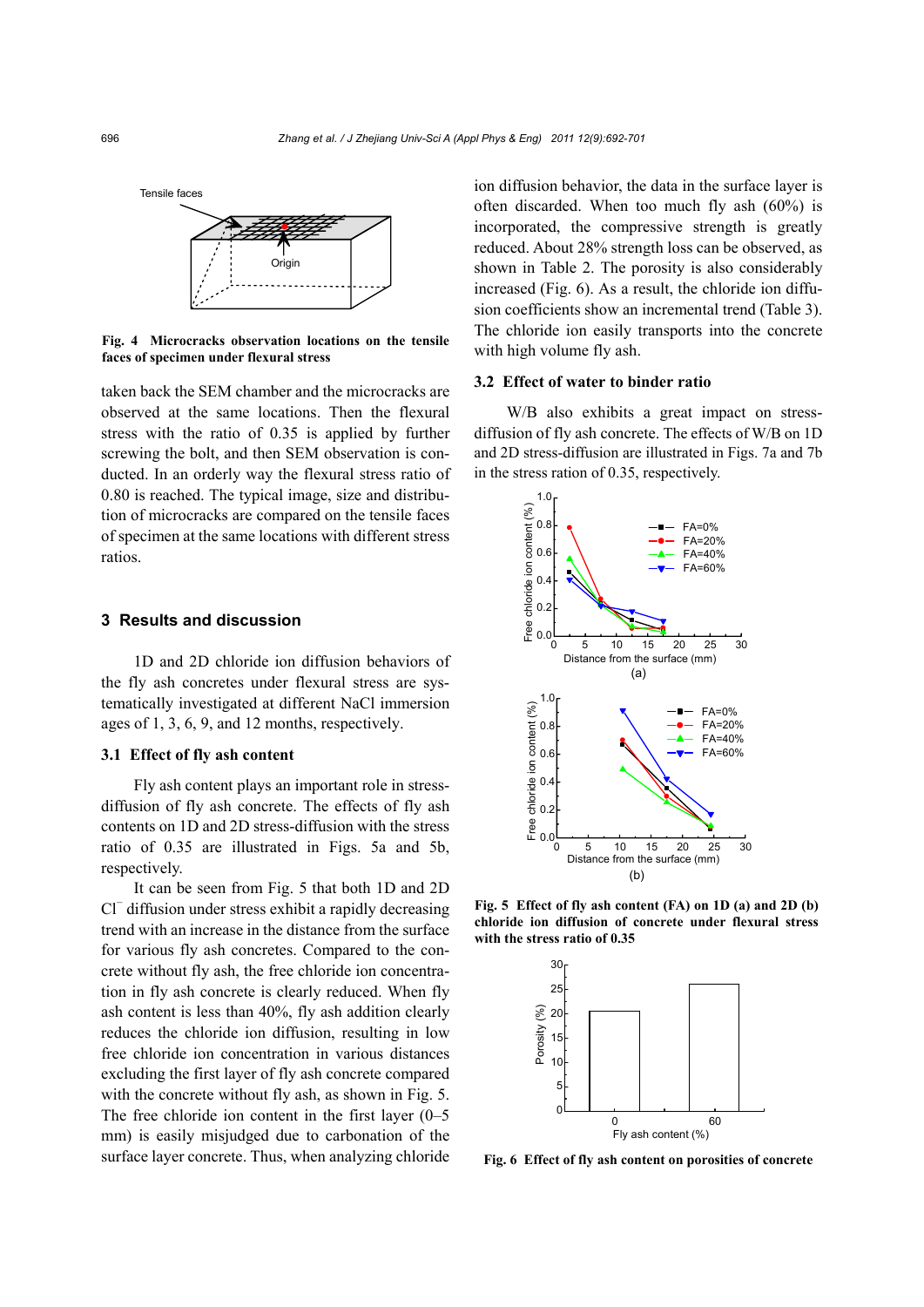It can be seen from Fig. 7 that when fly ash content is kept constant (40%), Cl<sup>−</sup> diffusion concentration despite 1D and 2D clearly increases with an increase in W/B. It is especially true for W/B ranging from 0.30 to 0.35. When W/B varies from 0.35 to 0.40, an increase in W/B will have comparatively little influence on the Cl<sup>−</sup> diffusion. Cl<sup>−</sup> diffusion coefficients of fly ash concrete with different W/B also exhibit a similar trend. This may be attributed to an increase in porosity caused by the high W/B (Fig. 8), resulting in a rapid Cl<sup>−</sup> diffusion.

**Table 3 Chloride ion diffusion coefficients of various fly ash concrete in the flexural stress with the ratio of 0.35 and six month immersion**

| Batch   | Effective chloride ion diffusion<br>coefficient ( $\times 10^{-8}$ cm <sup>2</sup> /s) |      |  |  |  |
|---------|----------------------------------------------------------------------------------------|------|--|--|--|
|         | 1D                                                                                     | 2D   |  |  |  |
| FA00135 | 7.1                                                                                    | 13.9 |  |  |  |
| FA20135 | 3.0                                                                                    | 12.3 |  |  |  |
| FA40135 | 3.9                                                                                    | 75   |  |  |  |
| FA60135 | 12.0                                                                                   | 23.5 |  |  |  |
| FA40130 | 3.4                                                                                    | 6.8  |  |  |  |
| FA40I40 | 4.7                                                                                    | 9.2  |  |  |  |

|  |                                                          |  |  | FAxxIyy: FAxx represents the fly ash content (xx), I represents |
|--|----------------------------------------------------------|--|--|-----------------------------------------------------------------|
|  | Grade I fly ash, and yy represents water to binder ratio |  |  |                                                                 |



**Fig. 7 Effect of water to binder ratio on 1D (a) and 2D (b) chloride ion diffusion of concrete under flexural stress with the stress ratio of 0.35** 

30 25 Porosity (%) Porosity (%) 20 15 10 5  $\Omega$ 0.3 0.4 W/B

**Fig. 8 Effect of W/B on porosities of concrete** 

# **3.3 Effect of dimensions on stress-diffusion**

The effect of dimensions on stress-diffusion of fly ash concrete is shown in Fig. 9. Theoretically, if there is no diffusion interaction effect, 2D Cl<sup>−</sup> concentration of the edge concrete at the same distance should be  $\sqrt{2}$  times larger than 1D Cl<sup>−</sup> concentration. However, the experimental results show that 2D Cl<sup>−</sup> concentration is much larger than the theoretical one, as shown in Fig. 9. In addition, 2D chloride ion diffusion profile does not exhibit an orthogonal angle outline, but a round one, as shown in Fig. 10. All these indicate the existence of an obvious dimensional interaction effect, resulting in rapid chloride ion transportation in 2D diffusion zone. Thus, more attention should be paid to the 2D stress- diffusion of the edge locations of concrete structures, especially for long-span beams in flexural or tensile stress state. The chloride ion diffusion rate and depth of these locations are much larger than 1D diffusion of the other locations. The steel bars embedded in these locations subjected to combined actions of 2D chloride ion flow and flexural stress firstly suffer from corrosion, which will become an important deterioration resource.

#### **3.4 Effect of stress ratios**

Flexural stress ratios show important influence on the chloride ion diffusion of fly ash concrete. Fig. 11 shows the 1D and 2D chloride ion diffusion behaviors of fly ash concrete made with 40% fly ash (FA40I35) subjected to different flexural stress ratios of 0, 0.20, 0.35, 0.50, 0.65, and 0.80, respectively.

It can be seen through a comparison of 1D and 2D chloride ion diffusion of fly ash concrete between those in loading state and non-loading state that stress-diffusion is considerably larger than non-stress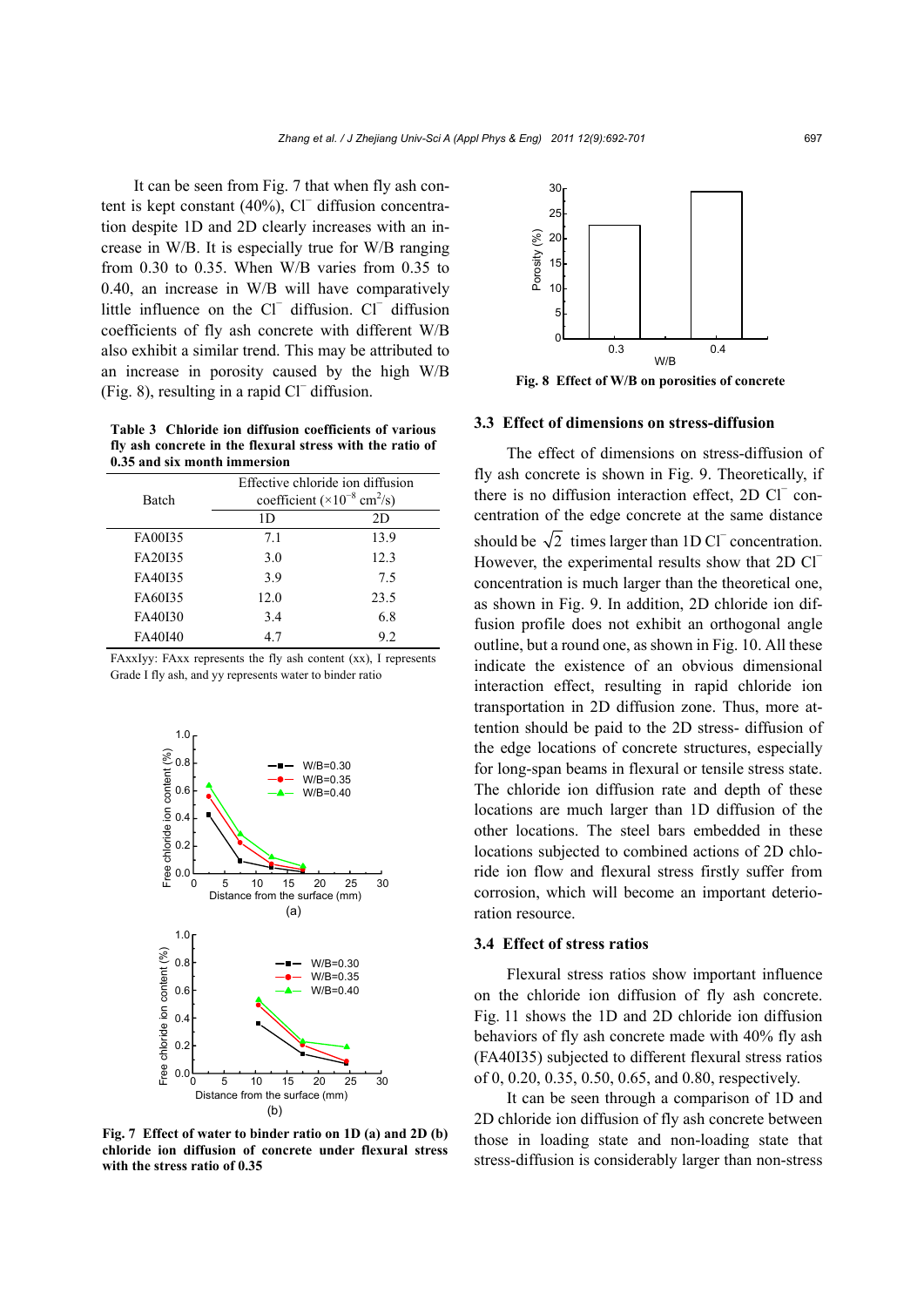

**Fig. 9 Effect of dimensions on chloride ion diffusion of fly ash concrete under flexural stress**  (a) FA20I35 (b) FA40I35

2D chloride ion diffusion



**Fig. 10 2D chloride ion diffusion profile**

diffusion, i.e., flexural stress accelerates the chloride ion diffusion. The accelerating effect is more obvious with the development of immersion ages. In addition, higher stress ratios show faster chloride ion diffusion. However, cracks are not seen on the tensile faces of the specimen in the stress range employed in this study. To know the possible reason that leads to the rapid chloride ion diffusion of fly ash concrete in the stress state, the microstructure of the tensile faces is observed and compared on the specimen at the same locations with different stress ratios (Fig. 12).

It can be clearly seen that the microstructure becomes relatively loose for the specimen in the stress

state. Some microcracks are initiated, as shown in the rectangular section of Fig. 12. The size of microcracks also gradually increases with an increase in the stress (Table 4). This indicates that some defects existed in the concrete matrix, such as pore, air bubble, and microcracks, which will further increase and develop in the stress state and become accessible pathways of aggressive medium. Hence, the reason for stress accelerating diffusion is mainly that the external flexural loading accelerates the initiation and propagation of microcracks, and increases the amount and size of microcracks in tensile zone, resulting in chloride ion rapidly penetrating into the concrete. Since it is quite difficult to characterize



**Fig. 11** Effect of stress ratios  $(\sigma_S)$  on 1D (a) and 2D (b) **chloride ion diffusion of concrete**

**Table 4 Microcrack size development on the tensile faces of specimen under different stress ratios**

| Stress ratio | Length $(\mu m)$ | Width $(\mu m)$ |
|--------------|------------------|-----------------|
| 0.2          | 31               | 16              |
| 0.35         | 32               | 19              |
| 0.5          | 34               | 21              |
| 0.6          | 37               | 21              |
| 0.8          | 42               | 27              |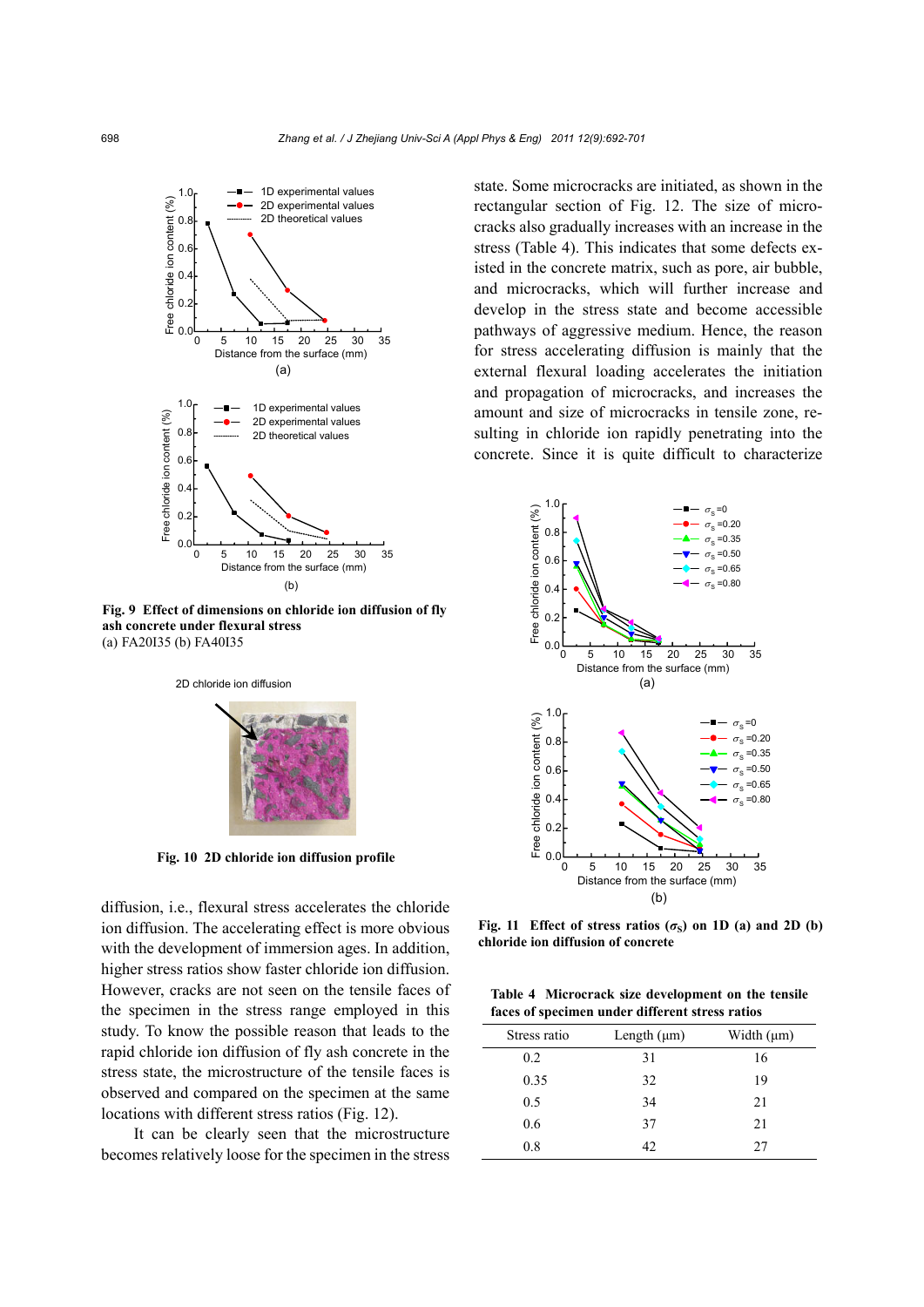

**Fig. 12 In-situ SEM observations of the microcrack prorogation on the tensile faces of specimen under different stress ratios: 0 (a), 0.2 (b), 0.35 (c), 0.50 (d), 0.65 (e), and 0.80 (f)** 

the microcracks network in tensile zone, the externally applied flexural stress ratio  $\sigma<sub>S</sub>$  is chosen as the main parameter reflecting the microcracks network in a loading state. Moreover,  $\sigma<sub>S</sub>$  can be a durability criterion as a threshold microscopic for damage of the concrete.

In order to quantify the chloride ion diffusion accelerating effect caused by the external flexural stress, a stress accelerating factor is proposed and defined as follows:

$$
K_{\sigma_{\rm S}} = \frac{D_{\sigma_{\rm S}}}{D_0},\tag{1}
$$

where  $D_{\sigma}$  is the chloride ion diffusion coefficient of concrete in loading state with flexural stress ratio of  $\sigma$ <sub>S</sub>, and  $D_0$  is the chloride ion diffusion coefficient of concrete in non- loading state.

Fig. 13 illustrates the relationship between the stress accelerating factor  $(K_{\sigma_s})$  and the flexural stress ratios ( $\sigma_S$ ). It can be observed that  $K_{\sigma_S}$  is a function of  $\sigma_S$ . At low stress ratios,  $K_{\sigma_S}$  exhibits a comparatively small increase with an increase in  $\sigma_s$ . At higher stress ratios,  $K_{\sigma}$  shows a rapid increase

with an increase in  $\sigma$ <sub>S</sub>. An exponential relationship S  $K_{\sigma s} = 1 + 0.51 \sigma s^{0.6}$  can be found through regression of experimental results, as shown in Fig. 13.



**Fig. 13 Relationship between the stress accelerating factor and the flexural stress ratios** 

#### **4 Conclusions**

1. Compared to 1D nonstress-diffusion, 2D chloride ion diffusion of fly ash concrete in flexural loading state exhibits a much larger diffusion rate. This will lead to more serious stress-corrosion in the edge locations of long-span beams in fly ash concrete structures exposed to chloride ion environment. Thus,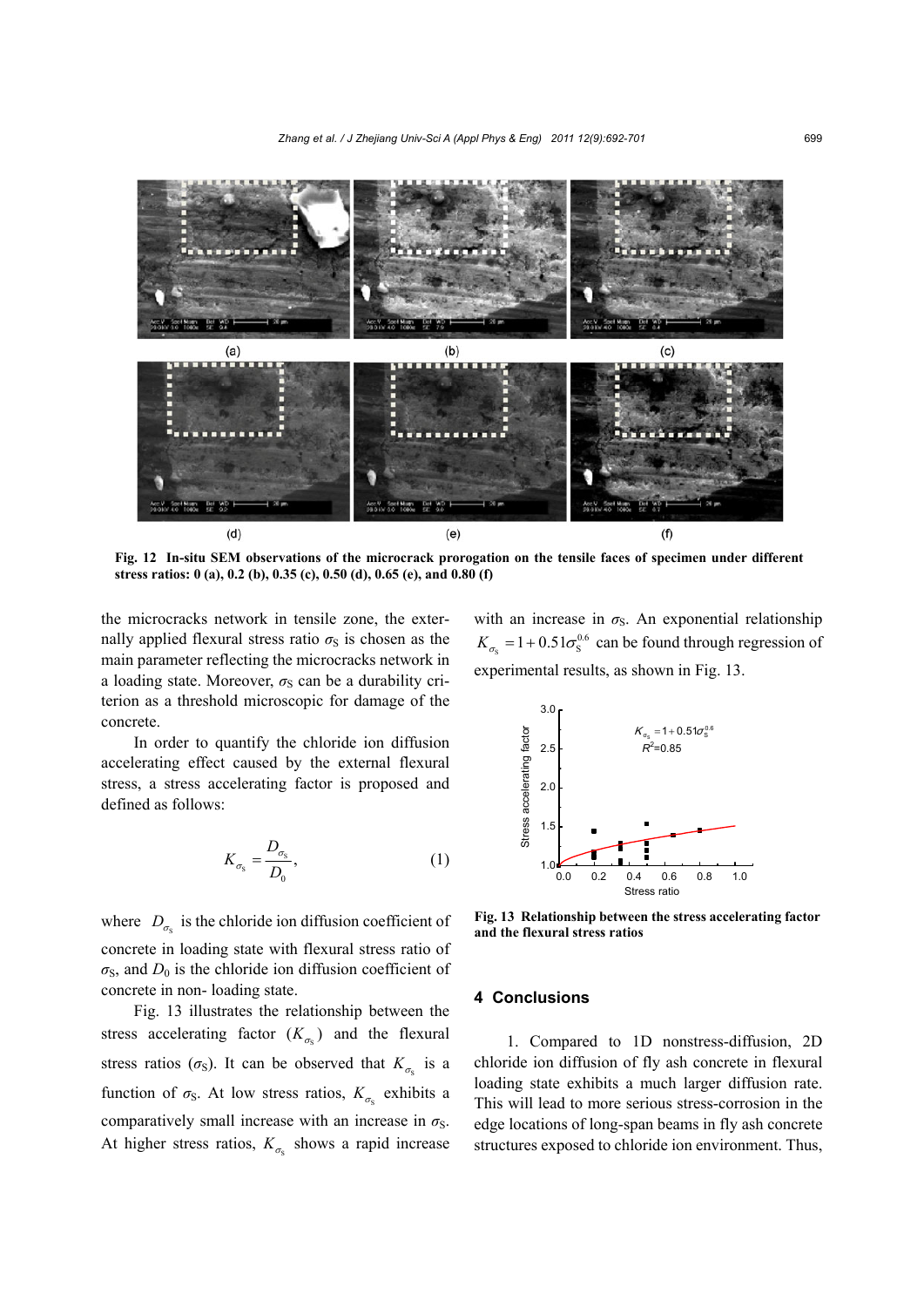the steel bars embedded in these locations will be prone to suffer from chloride ion attack and begin to initiate corrosion.

2. Fly ash content and W/B have great impact on 1D and 2D chloride ion diffusion of fly ash concrete in loading state. Stress-diffusion will increase with an increase in fly ash content. A reduction in W/B is helpful for enhancing the resistance to stressdiffusion attack.

3. Flexural stress accelerates 1D and 2D chloride ion diffusion of fly ash concrete. The stress accelerating factor  $K_{\sigma}$  increases with an increase in stress ratio

 $\sigma_S$ . An exponential relationship  $K_{\sigma_S} = 1 + 0.51 \sigma_S^{0.6}$ 

between  $K_{\sigma_s}$  and  $\sigma_s$  can be found through regression of experimental results.

#### **References**

- ASTM C1152, 2004. Standard Test Method for Acid-Soluble Chloride in Mortar and Concrete. ASTM International, West Conshohocken, PA, USA.
- ASTM C1218, 2008. Standard Test Method for Water-Soluble Chloride in Mortar and Concrete. ASTM International, West Conshohocken, PA, USA.
- ASTM C150, 2005. Standard Specification for Portland Cement. ASTM International, West Conshohocken, PA, **USA**
- ASTM C593, 2006. Standard Specification for Fly Ash and Other Pozzolans for Use with Lime for Soil Stabilization. ASTM International, West Conshohocken, PA, USA.
- Chalee, W., Teekavanit, M., Kiattikomol, K., Siripanichgorn, A., Jaturapitakkul, C., 2007. Effect of W/C ratio on covering depth of fly ash concrete in marine environment. *Construction and Building Materials*, **21**(5):965-971. [doi:10.1016/j.conbuildmat.2006.03.002]
- Chindaprasirt, P., Chotithanorm, C., Cao, H.T., Sirivivatn, V., 2007. Influence of fly ash fineness on the chloride penetration of concrete. *Construction and Building Materials*, **21**(2):356-361. [doi:10.1016/j.conbuildmat.2005.08.010]
- Choi, Y.S., Kim, J.G., Lee, K.M., 2006. Corrosion behavior of steel bar embedded in fly ash concrete. *Corrosion Science*, **48**(7):1733-1745.[doi:10.1016/j.corsci.2005.05. 019]
- Darmawan, M.S., 2010. Pitting corrosion model for reinforced concrete structures in a chloride environment. *Magazine of Concrete Research*, **62**(2):91-101. [doi:10.1680/macr. 2008.62.2.91]
- Dhir, R.K., Jones, M.R., 1999. Development of chlorideresisting concrete using fly ash. *Fuel*, **78**(2):137-142. [doi:10.1016/S0016-2361(98)00149-5]
- Friedmann, H., Amiri, O., Ait-Mokhtar, A., Dumargue, P., 2004. A direct method for determining chloride diffusion coefficient by using migration test. *Cement and Concrete*

*Research*, **34**(11):1967-1973. [doi:10.1016/j.cemconres. 2004.01.009]

- Friedmann, H., Amiri, O., Ait-Mokhtar, A., 2008. Physical modeling of the electrical double layer effects on multispecies ions transport in cement-based materials. *Cement and Concrete Research*, **38**(12):1394-1400. [doi:10.1016/j.cemconres.2008.06.003]
- GB175, 2007. Common Portland Cement. State General Administration of the People's Republic of China for Quality Supervision and Inspection and Quarantine, Beijing, China (in Chinese).
- GB/T1596, 2005. Fly Ash Used for Cement and Concrete. State General Administration of the People's Republic of China for Quality Supervision and Inspection and Quarantine, Beijing, China (in Chinese).
- JTJ270-98, 1998. Testing Code of Concrete for Port and Waterwog Engineering. Ministry of Communications of China, Beijing, China (in Chinese).
- Khatri, R.P., Sirivivatnanon, V., 2004. Characteristic service life for concrete exposed to marine environments. *Cement and Concrete Research*, **34**(5):745-752. [doi:10.1016/ S0008-8846(03)00086-3]
- Liang, M.T., Wang, K.L., Liang, C.H., 1999. Service life prediction of reinforced concrete structures. *Cement and Concrete Research*, **29**(9):1411-1418. [doi:10.1016/ S0008-8846(99)00109-X]
- Liang, M.T., Huang, R., Feng, S.A., 2009. Service life prediction of pier for the existing reinforced concete bridges in chloride-laden environment. *Journal of Marine Science and Technology-TAIWAN*, **17**(4):312-319.
- Maage, M., Helland, S., Poulsen, E., 1996. Service life prediction of existing concrete structures exposed to marine environment. *ACI Materials Journal*, **93**(6):602-608.
- Mehta, P.K., 1997. Durability—critical issues for the future. *Concrete International*, **19**(7):27-33.
- Mien, T.V., Stitmannaithum, B., Nawa, T., 2009. Simulation of chloride penetration into concrete structures subjected to both cyclic flexural loads and tidal effects. *Computers and Concrete*, **6**(5):421-435.
- Montemor, M.F., Cunha, M.P., Ferreira, M.G., Simões, A.M., 2002. Corrosion behavior of rebars in fly ash mortar exposed to carbon dioxide and chlorides. *Cement and Concrete Composites*, **24**(1):45-53. [doi:10.1016/S0958- 9465(01)00025-7]
- NT Build 208, 1996. Concrete, Hardened: Chloride Content by Volhard Titration. Nordtest, Tekniikantie, Espoo, Finland.
- Rukzon, S., Chindaprasirt, P., 2008. Mathematical model of strength and porosity of ternary blend Portland rice husk ash and fly ash cement mortar. *Computers and Concrete*, **5**(1):75-88.
- Rukzon, S., Chindaprasirt, P., 2009. Strength and chloride penetration of Portland cement mortar containing palm oil fuel ash and ground river sand. *Computers and Concrete*, **6**(5):391-401.
- Suwito, C., Xi, Y., 2008. The effect of chloride-induced steel corrosion on service life of reinforced concrete structures.